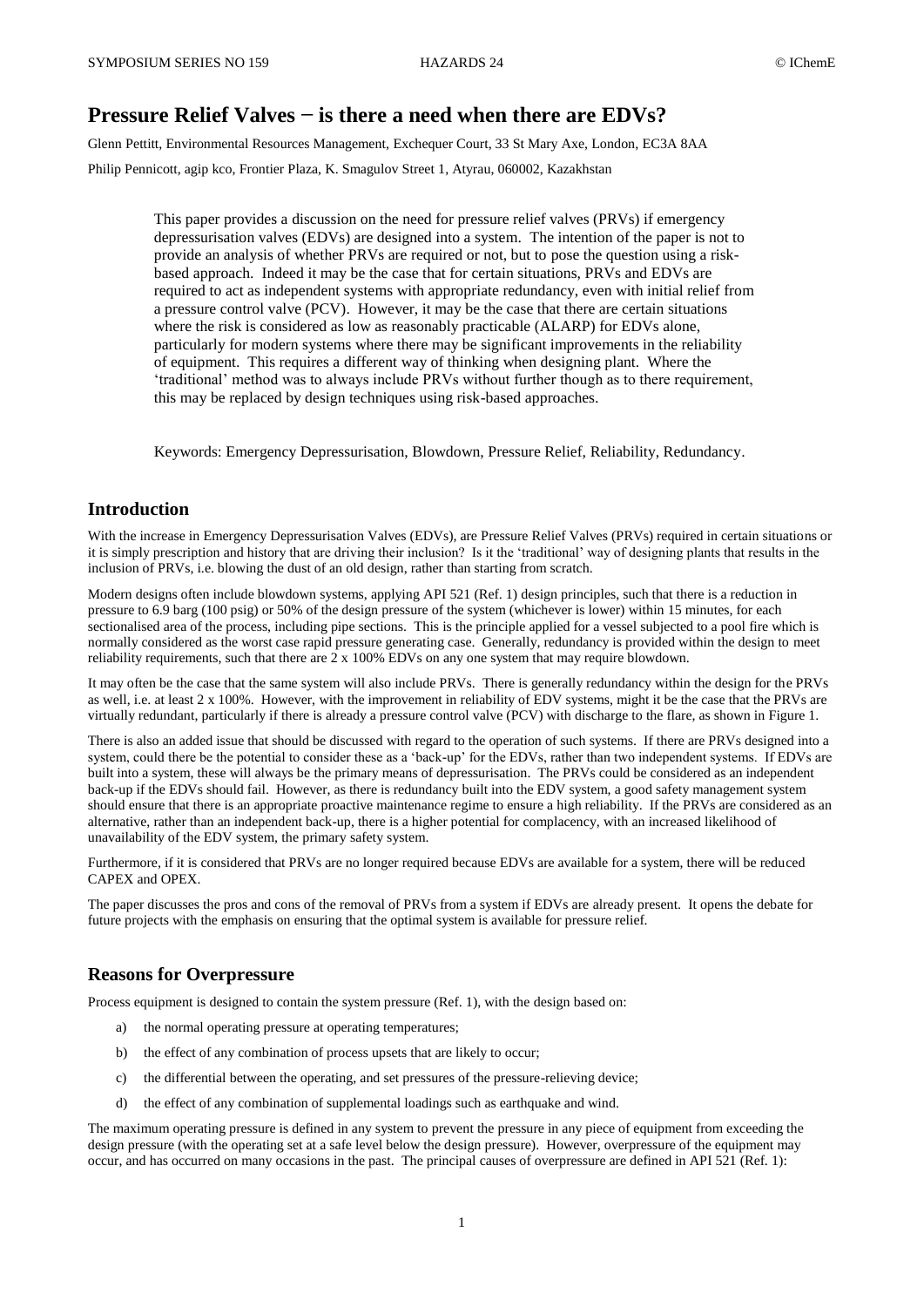- Closed outlets on vessels
- Inadvertent valve opening
- Check valve leakage or failure
- Utility failure
- Electrical or mechanical failure
- Loss of fans
- Loss of heat
- Loss of instrument air or electric instrument power
- Reflux failure
- Abnormal heat input from reboilers
- Heat exchanger tube failure
- Transient pressure surges
- Plant fires.

Pressure-relieving systems are designed into plant to prevent an overpressure from such causes that will result in a loss of containment. Depending upon the level of risk, multiple independent systems may be used (with the example shown in Figure 1 of a pressure control valve, an EDV and 2 x 100% PSVs). There may still be an issue with common cause failures, although in the case of the independent systems shown in Figure 1, common cause failure is reduced, particularly as EDVs are fail-open and PSVs are not reliant on control systems. The common cause failure in this case would be a lack of a good safety management system, such that all pressure-relieving systems were poorly maintained, or taken out of service.

## **Pressure Systems Safety Regulations**

The Pressure Systems Safety Regulations 2000 state in Regulation 4(5): "*The pressure system shall be provided with such protective devices as may be necessary for preventing danger; and any such device designed to release contents shall do so safely, so far as is practicable*" (Ref. 2).

Guidance is provided in the Approved Code of Practice (Ref. 2), which states in Paragraph 64: *"Every plant item in which the pressure can exceed the safe operating limit (i.e. those which have not been designed to withstand the maximum pressure which can be generated within the system) should be protected, whenever operational, by at least one pressure-relieving or pressure-limiting device. The device should be suitable for its intended duty and should be fitted as close as practicable to the plant item it is designed to protect. Sufficient devices should be fitted at other points to ensure that the pressures inside the system do not exceed the safe operating limits. In the event of a pressure relief device operating, the design should enable the contents to be released in as safe a manner as is practicable"*.

Paragraph 70 states: *"The devices and associated inlet and outlet pipework should have an adequate discharge capacity in order to limit pressure to within the safe operating limits. It should reach full discharge capacity within a set limit of overpressure (accumulation). The normal operating pressure of the system should be sufficiently below the setting of the protective device to prevent its premature operation"*.

One of the key points here is that the guidance document states that at least *one pressure-relieving device* should be fitted. Although the number of pressure-relieving devices is not stipulated for a specific system, one would expect that a system that may produce high consequences upon failure and where the operating limits may give reason to predict a relatively high frequency of failure would be expected to have multiple protection. Regulation 4(5) stated above uses the term *so far as is practicable*. It is expected that this refers to the ALARP philosophy.

## **Pressure Control (Relief)**

The diagram in Figure 1 is a simplified P&ID showing a vessel for oil and gas separation, with difference systems for pressure relief:

- **PCV**
- EDV
- PSVs.

### **Pressure Control Valves**

The initial pressure relief may be through a pressure control valve, for example that is set to a pressure above the pressure control valve on the gas discharge from a liquid / gas separator, as shown in Figure 1. The operator would also be alerted to the fact that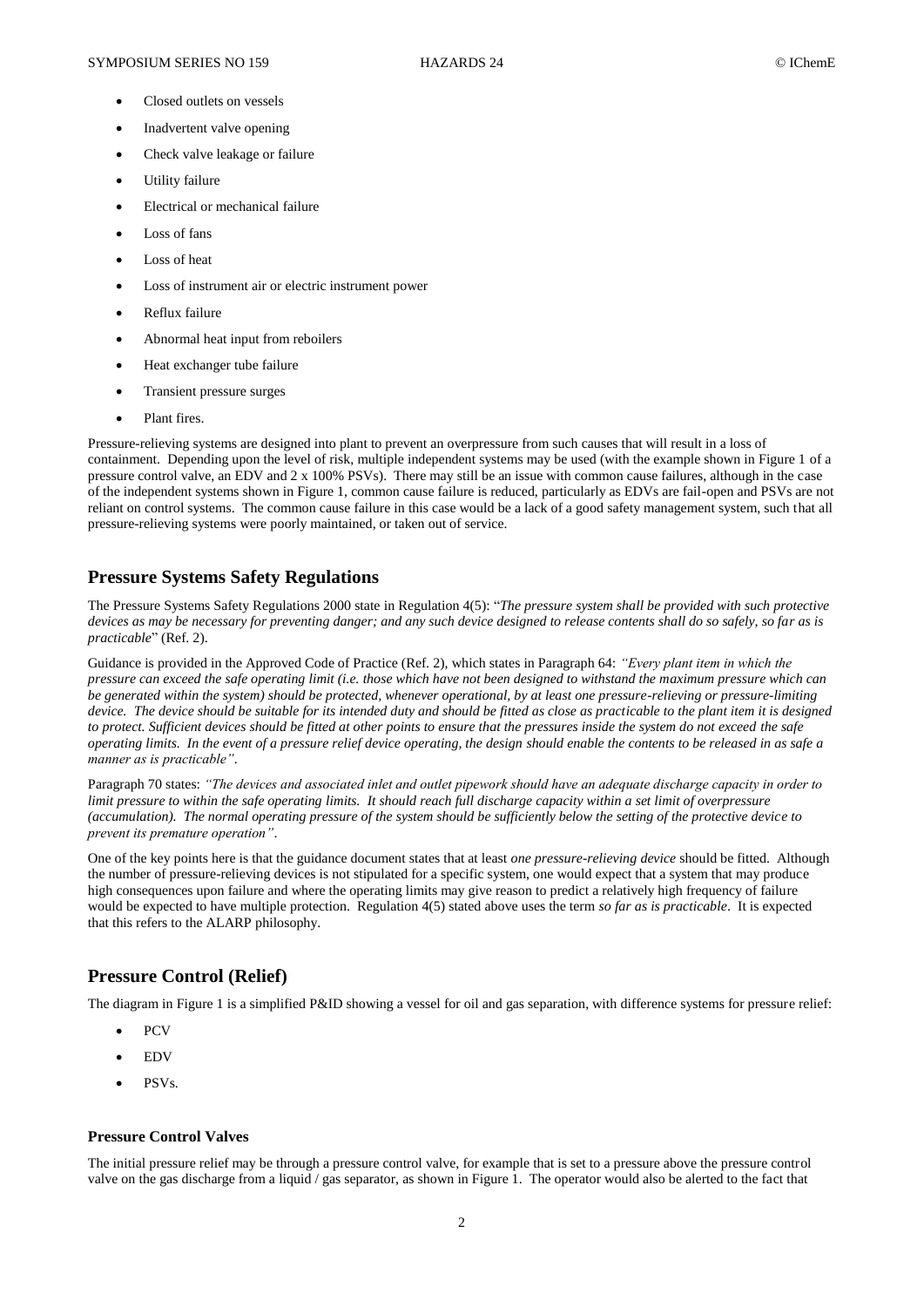there is a high pressure in the system by a high pressure alarm. The Digital Control System (DCS) would highlight to the operator that this valve has been opened to relieve pressure to the flare system.

### **Emergency Shutdown and Emergency Depressurising Systems**

The function of an ESD and associated emergency depressurising (blowdown) systems is to isolate equipment into sections and, if necessary, depressurise those sections under controlled conditions to the flare system.

An ESD system ensures safe isolation and shutdown of equipment under fault, process upset, leak or fire conditions. An ESD system activates pre-programmed actions automatically on detection of abnormal process or safety conditions, or by manual activation.

An ESD system is interfaced with the Fire & Gas (F&G) system so that hazardous conditions detected by the F&G system triggers the appropriate ESD actions. The ESD system is also interfaced with the DCS, to provide complete status, alarm information overviews, alarm management, and operational and maintenance overrides.

The severity and scale of a trip or detected hazard condition determines the levels of ESD shutdown, for example offshore:

- ESD 0 (the highest level) is Abandon Platform. Abandon Platform is initiated only by push button prior to evacuation. ESD 0 initiates the Prepare to Abandon Platform Alarm (PAPA);
- ESD 1 is total facility shut down and the automatic activation (or permissive for manual activation) of the plant automatic blowdown sequence;
- ESD 2 is production shutdown plus blowdown of the area affected by a confirmed gas / fire detection. ESD 2 blowdown is activated after a time delay of 30 sec, during which operator interruption is permitted. (The operator has the facility to interrupt the auto blowdown, if required, via the 30 second timer interrupt button. Single area depressurization push button is inhibited when any auto blowdown sequence is activated. The permissive configuration allows only one area to be blown down at any one time; on completion of blowdown of that one area, the permissive configuration will allow another one area to be blow down);
- ESD 3 is total production shutdown (or process shutdown).

The primary emergency depressurisation (blowdown) function is to provide equipment with a means of pressure reduction when loss of containment is unacceptable, for instance in a fire scenario. The secondary function is to reduce local loss of containment arising from a leak, which may otherwise lead to escalation and the risk of catastrophic

After isolation via ESD valves the blowdown system is via emergency depressurisation valves (EDVs). The EDVs evacuate gaseous inventory under controlled conditions (blowdown sequences) to the flare system. EDVs are 'fail open' and supplied with dedicated instrument air volume tanks to maintain air pressure. This keeps them in the closed position and prevents simultaneous blowdown of an entire complex in case of loss of instrument air.

According to API 521 (Ref. 1): "*In the case of protecting vessels exposed to fire, a vapor depressuring system should have adequate capacity to permit reduction of the vessel stress to a level at which stress rupture is not of immediate concern. For pool fire exposure, this generally involves reducing the equipment pressure from initial conditions to a level equivalent to 50 % of the vessel's design pressure within approximately 15 minutes."* 

*"Depressuring to a gauge pressure of 690 kPa (100 psi) in 15 min is commonly considered when the depressuring system is designed to reduce the consequences from a vessel leak or failure. This criterion is also commonly applied for both fire and leak scenarios. Controlled depressuring also guards against the potential of adding fuel to the fire should the vessel rupture, thereby reducing the fire duration or severity. The reduced pressure permits somewhat more rapid control of the situation in which the source of fire is the*  leakage of flammable materials from the equipment being depressurized. The fire scenario results in a higher depressurization rate *than the non-fire case, whereas the non-fire case could result in the need for materials suitable for lower temperatures. If vapour depressuring is required for fire, leakage, and/or process reasons, the larger requirement usually governs the size of the depressuring facilities."*

*"Depressuring criteria other than those given above can be used depending upon the specific circumstances and user-defined requirements. For example, if there is a reactive hazard or other exceptional hazard that can cause loss of containment due to over temperature, emergency depressuring can be appropriate for equipment designed for a wider range of pressures than that noted above."*

## **Pressure Relief Valves**

PRVs provide the means for overpressure protection of hydrocarbon inventories in a process upset or under fire condition. This may be for cases where the emergency shutdown systems (ESD valves and EDVs) do not react within sufficient time to contain pressure within the design envelope.

## **Discussion**

With the design of past, present and future pressure relief systems, there may be two major questions to ask:

What was / is in the designers' heads?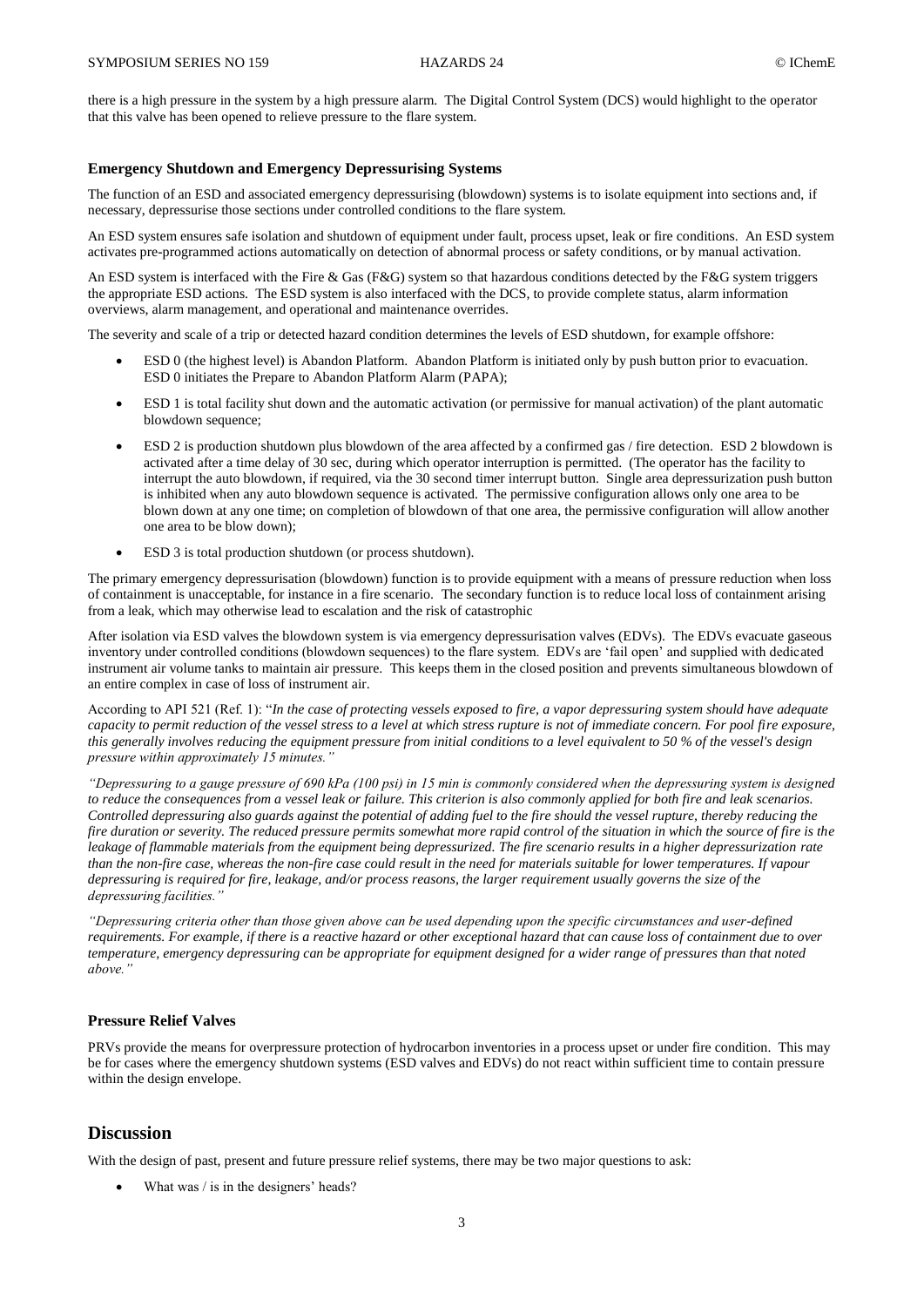Has this / will this be carried through into Operations?

Nothing is 100% reliable. Even SIL-4 systems, which are very high integrity, may fail. This is a key reason why designers will often include PRVs into a system that is already protected by ESVs and EDVs. However, is this 'safety factor' simply to include a level of safety that is not required, due to an already high reliability, or could this actually be detrimental if complacency sets in by the consideration of double protection? It is important to remember that when a Project has been handed over to Operations, what was "in the designers' heads" may be lost. Also, the system may be operated for 40 to 50 years, with a significant turnover of staff. Hence, the upkeep of a good safety management system in operation is vitally important to ensure that a high level of reliability is maintained.

#### **Design Perspective**

Is it the 'traditional' way of designing plants that results in the inclusion of PRVs, i.e. blowing the dust of an old design, rather than starting from scratch? Certainly PRVs have become a traditional part of process, often in a  $2 \times 100\%$  arrangement. When design engineers are designing a process vessel, for example, one of the first levels of instrumentation would often be a system of PRVs. In the first instance this may be taken from another design with the PRVs already designed into the system.

Where a system that includes ESVs to sectionalise the process and EDVs for each of the sections is designed this is generally as the system contains high hazard materials, for example sour gas systems. The EDVs can have two major functions in design:

- If the pressure becomes critical, i.e. above the high-high level set by the DCS, the EDVs will open to relieve the pressure by sending the fluid to the high pressure flare system;
- If there is a leak of fluid, the ESVs will close and the EDVs will blowdown the system. (The whole system may be blown down sequentially.)

If we think about it from a protection point of view is an EDV more appropriate than a PRV? Let's take the case of a jet fire impingement on a vessel. A jet fire can potentially cause structural deformation in less than five minutes. During that period it is unlikely that the overall vessel pressure will rise to a level that would lift a PRV if there is only locally heating at one point. Therefore, having a ESV/EDV system would be preferable as inventory can be isolated, and depressurisation of the affected systems initiated, before the structural failure occurs and there is major escalation of the event. In this case a PRV would be completely redundant and wouldn't from part of the vessel protection system.

In terms of CAPEX, the ESD system including EDVs will have a much higher cost than PRVs that are connected to the flare system. Hence, if cost became an issue in a project, the inclusion of PRVs would not be a high profile item in terms of cuts. In the designers' mind, "why wouldn't one include them in the design' as the cost is relatively low and we've always put them in"?

One last perspective is from the other point of view. If the ESD system with EDVs is designed with high integrity, e.g. SIL-3, then by adding potential extra protection with PRVs, does this suggest that a failure of the EDVs is still a credible outcome? Certainly, reliability data from sources such as OREDA (Ref. 3) may suggest that such failures are credible.

#### **Operations Perspective**

From an Operations perspective, one big danger is that the overall reason behind a design of PRVs and EDVs in parallel may be lost over the years, particularly as personnel change. The importance of an understanding of the overall design throughout the life-cycle of a plant cannot be overstated. Of course, as discussed above, the reason that PRVs and EDVs may be included in a design in parallel may simply be because "that is how it has always been done". However, an understanding of the importance of each part of the system is essential for Operations.

Another big danger in Operations is that there is a level of complacency due to the fact that there are two separate systems for pressure relief. The danger is that planned maintenance is not as rigorous for the EDVs, for example, as there is pressure relief backup from the PRVs. This is an unlikely scenario, but there is always the potential if a well maintained safety management system is not in place. As discussed above, the EDVs are also in place for blowdown of the system if there is a release. The PRVs are not designed for this scenario. Hence, it is vitally important the EDVs are well maintained. If it is felt that the primary system for pressure relief is the EDVs, then it may be the case that the planned maintenance routine is not so strict for the PRVs. Again, this is a dangerous scenario, particularly if the reasons for a back-up of pressure relief are lost.

The adoption of a good safety management system is essential to ensure that all safety critical equipment (SCE) is well maintained throughout the life-cycle of a project. EDVs and PRVs are considered safety critical and would be items under the planned maintenance system to ensure a high level of reliability. Safety management systems have become well established mechanisms to reduce the risk of accidental events at process plant and a system that is well maintained would reduce the likelihood of SCE become unfit for use, thus increasing the risk of escalation should a deviation from normal operating conditions occur.

#### **Bowtie Analysis**

Bowtie analyses have become well established mechanisms for defining the threats and consequences for a major accident hazard (top event). One of the critical aspects of the bowtie diagram is the barriers that reduce the likelihood of the threats and the potential impact of the consequences.

This is one area where the difference between EDVs and PRVs can be graphically demonstrated, as shown in Figure 2. Whilst PRVs will only appear on the left-hand side of the bowtie diagram as a barrier against overpressure and potential loss of containment,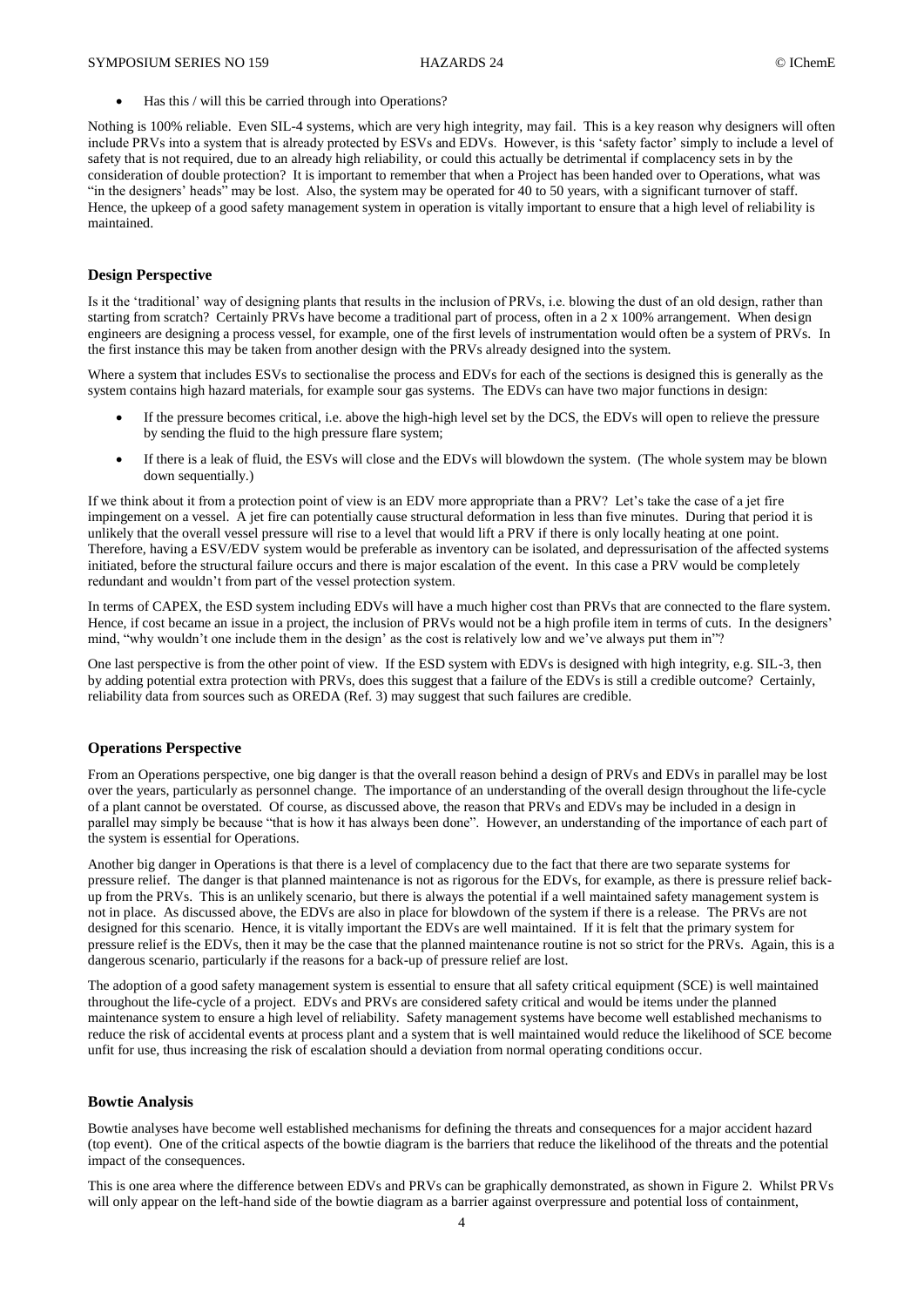EDVs will appear on both sides of the bowtie. From a prevention standpoint, EDVs essentially act in the same ways as PRVs as they reduce pressure before a critical level above the design pressure is reached. (The design of the DCS will ensure that EDVs are opened before the PRV set pressure is reached, such that the PRVs are a 'last line of defence'.) Also, EDVs appear on the right-hand side of the bowtie diagram, as upon a loss of containment, the ESD system will be initiated and the EDVs will blowdown the leaking section to the HP flare.

Bowtie diagrams are often used as a mechanism to define the SCEs. The effectiveness and criticality of the barrier can be defined on the bowtie by the assessment team. This may provide a mechanism to determine the relative importance of the EDV and PRV barriers, i.e. the assessment team may define an EDV barrier as more critical than a PRV barrier for the overpressure threat. With the additional barrier on the right-hand side of the bowtie, this certainly increases the effectiveness and criticality of EDVs (compared to the PRVs).

An important part of any bowtie analysis is from moving from Project to Operations. If bowtie analysis is used for a process, there will generally be analyses conducted at different times, and, as a minimum, it is expected that there would be Design bowties and Operations bowties. As the Operations team is set up and bowties are developed for the Operations phase, this provides a perfect platform to transfer information from Project to Operations. The best starting point for Operations bowties are the Design bowties themselves; the operational aspects would simply be added to the bowties. It is considered essential that personnel from Project are invited to the Operations bowties workshop, such that vital information is noted with regard to all SCEs. This provides the opportunity for Operations to note "what was in the designers' heads" and why, for example, it may be considered essential for there to be parallel pressure relief systems of EDVs and PRVs. The converse is also true. If the designers have not included PRVs, then the Operations bowtie workshop provides the opportunity for a discussion with Operations on why such a design was chosen.

#### **Overall Decision-Making**

If EDVs are present in a system, the potential inclusion of PRVs in addition will be down to a number of factors, and the Design Engineers should pose as questions:

- What would be the consequences of a loss of containment due to overpressure, i.e. how significant are the hazards posed by the process materials?
- What is the likelihood of a loss of containment due to overpressure?
- What is the reliability of the emergency depressurisation system; is the SIL level chosen sufficient?
- For the emergency depressurisation system chosen, have any previous failures occurred resulting in overpressure and loss of containment?
- What is the additional cost of PRVs?

With the last question posed, it may be the case that the additional cost of PRVs is not high such that the Design Engineers consider that it is reasonably practicable to include PRVs in the system. Certainly, it is considered necessary that the overall risk of a system without PRVs should be assessed and it should be determined whether this risk could be considered ALARP. The reliability of the EDVs would need to be sufficiently high for a demonstration of ALARP for a system that only includes PRVs.

A question that the Design Engineers are unlikely to pose would be regarding the strength of the maintenance system to ensure a high reliability of the EDVs (and PRVs) and whether there would be a good safety management system behind the planned maintenance activities. These are key questions that should be asked between Project and Operations and a bowtie assessment may provide a good platform. The overall reliability of the EDVs is dependent on the maintenance system, i.e. one can provide a system with a relatively high SIL level (e.g. SIL-3) during Project, but if the planned maintenance activities are not well managed, then the reliability will decrease.

It should also be recognised that the PRVs would be an independent system that provide a last level of defence for pressure relief. The EDV and PRV systems are completely independent and should be treated as such. Hence, if there is the design intent to reduce the risk by the inclusion of the two systems this must be highlighted. In this way, the planned maintenance system will ensure that both systems are well maintained and that there is not the tendency to 'downplay' the importance (reliability) of one system or the other, because an independent system is available.

## **Conclusion**

This paper has asked more questions than provided answers, but this was the intention. It was certainly not the intention to provide an answer to a question that can't be answered simply. The paper's intention is to provide food for thought and to highlight that what may be in the designers' heads must be continued throughout of the operating life of a plant, and well maintained by good safety management systems.

The EDV system is expected to protect a system from overpressure to a high reliability. The EDV system can also reduce the consequences following a loss of containment, such that this provides a level of risk reduction of both sides of a bowtie diagram, threats and consequences. Both EDVs and PRVs would likely be considered SCEs (as may be a PCV for initial depressurisation), but the effectiveness and criticality of an EDV system may be considered higher than PRVs.

If the removal of PRVs was to be considered, this should be looked at from a risk perspective. The risk of the systems including the EDVs would be investigated as a base case and the further reduction in risk from the inclusion of PRVs would also be assessed. The SIL level of the EDV system would be taken into account. Certainly, if high hazards are included in the process, a high SIL level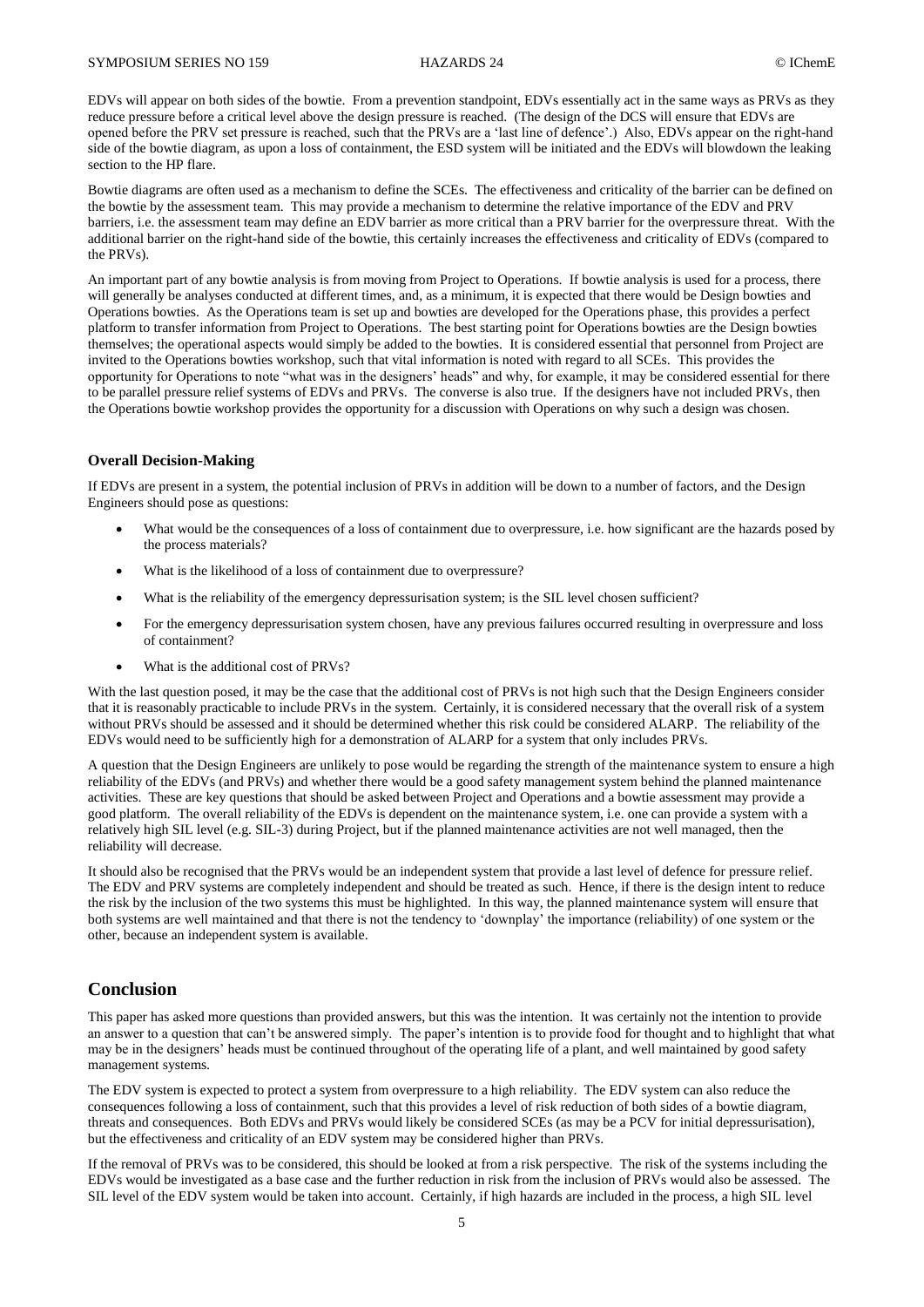would be expected for the EDV system to ensure that the risk is reduced to a low level. The further reduction from the inclusion of PRVs (2 x 100%) would then be assessed to determine if the risk is ALARP or if PRVs should be included.

One may argue that the inherently safe solution is the inclusion of PRVs in the system anyway, i.e. on top of the PCV and EDV, to provide an independent and final level of protection. However, this can only be true if the overall system including all independent protection mechanisms is well maintained. The danger in operation is that the reason for having several independent levels of protection is lost over the years and the criticality of the EDV system is reduced. If this is the case, one can effectively ask the question would it be better to remove the PRVs? This would certainly be a radical step, but it could mean that the EDV system was always maintained at a very high level of reliability and the overall risk level could even be reduced. Food for thought!

## **References**

- 1. API STD 521, Pressure-relieving and Depressuring Systems, Sixth Edition, January 2014.
- 2. Health and Safety Commission, Safety of Pressure Systems: Pressure Systems Safety Regulations 2000, Approved Code of Practice, L122, HSE Books, 2000.
- 3. OREDA (Offshore Reliability Data) Handbook 2009, 5th edition, Volume I and II, 2009.